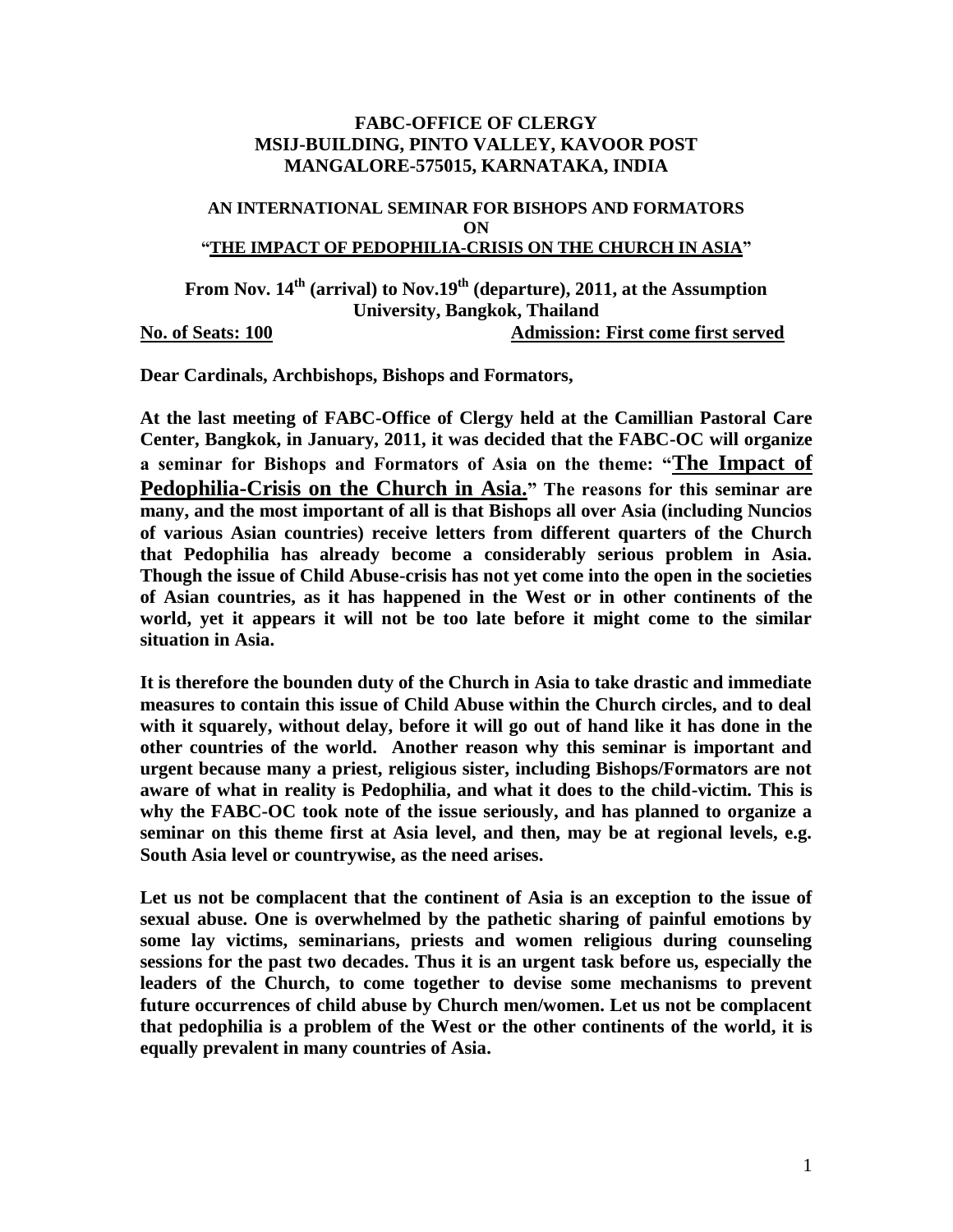**TOPICS—to be deliberated during the Seminar:**

**1. Pedophilia: Definitions, Symptoms, Causal Factors and Diagnosis: Resource Person: Fr. Lawrence Pinto, FABC-OC Executive Secretary, India.**

**2. The Impact of Pedophilia-Crisis on the Universal Church: Resource Person: Rt. Rev. Msgr. Charles J, Scicluna, Promoter of Justice, Congregation for the Doctrine of the Faith, Rome, Italy (points to be emphasized in this paper are: neglect by bishops, people's anger against priests, etc.)**

**3. The Role of the Church-Leaders in Handling the Challenge of the Sexual Abuse and in particular, the Issue of Pedophilia: Resource Person: Rt. Rev. Abbot Michael Kelly, O.S.B., Rome, Italy.**

**4. Legal Implications of Allegations of Pedophilia and the Rights of the Alleged Victimizer. Resource Person: Mr. Shammil Perera, Attorney-at-Law Sri Lanka.**

**5. Therapeutic Measures for the Alleged Pedophiles and the Need of Programmes of Awareness for Priests, Seminarians and Religious in all Dioceses of Asia. Resource Person: Rev. Fr. Jaime Noel Deslate, Tagaytay, Philippines** 

**6. The obligations of the Church Leaders to Protect Children from Sexual Abusers and the Need to Assist the Victims of Pedophilia at all levels. Resource Person: Oswald Cardinal Gracias, Bombay, India.**

**7. Fifteen participants (15), including some resource Persons will be selected to**  spend a day together—the last day of the seminar $(19<sup>th</sup>)$ —to formulate specific **guidelines to deal with the crisis of Pedophilia in Asia.(Members will be selected from the among participants and the resource persons)**

### **OBJECTIVES OF THE SEMINAR**

- **1. To make bishops and formators aware of the gravity of pedophilia on the church in Asia.**
- **2. To explore the possibilities of remedial measures for pedophilia-affected persons and organize programmes to train skilled personnel to handle possible pedophilia-crisis in the future.**
- **3. To prepare guidelines for church leaders, formators and those in charge of children's organizations for the protection of children in particular.**

**Executive Secretary Chairman FABC-Office of Clergy FABC-Office of Clergy Mangalore, India** Kandy, Sri Lanka

**Fr. Lawrence Pinto, MSIJ Bishop Vianney Fernando**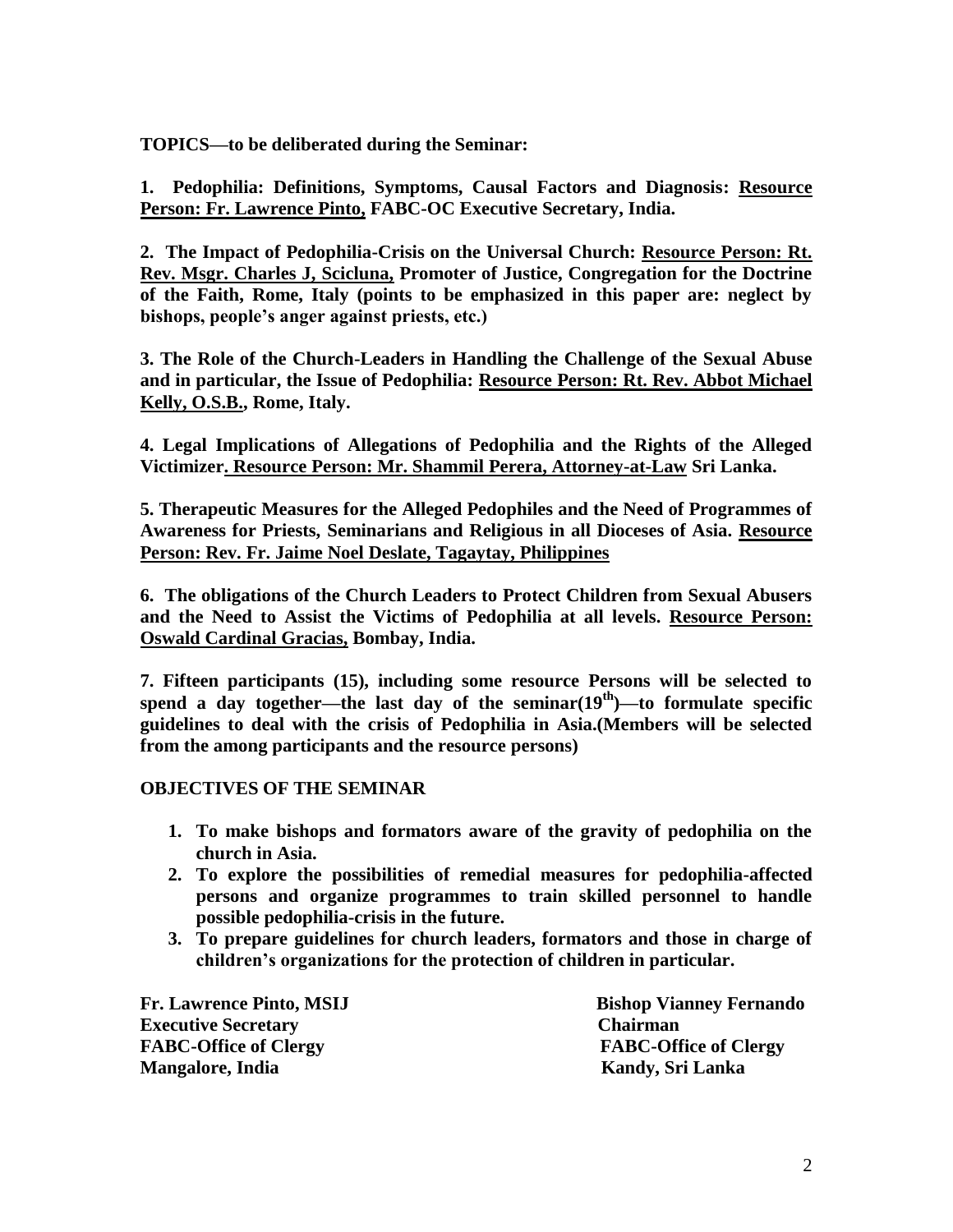|                      | <b>APPLICATION FORM</b>                                                                                                                                                                                                        |
|----------------------|--------------------------------------------------------------------------------------------------------------------------------------------------------------------------------------------------------------------------------|
|                      | <b>Federation of Asian Bishops' Conferences—Office of Clergy</b><br><b>INTERNATIONAL SEMINAR</b><br>ON                                                                                                                         |
|                      | "The Impact of Paedophilia-Crisis on the Church in Asia"                                                                                                                                                                       |
| VENUE:               | <b>AU Residence Hall (King David Hall)</b><br><b>Assumption University (Suvarnabhumi Campus)</b><br>Bang-Na Trad High Way, Kn.26<br><b>King Amphoe Bang /Sao Tong</b><br>Samut Prakarn 10540, Bangkok<br>Phone-0066-2-7235-297 |
| DATE:                | November14 <sup>th</sup> (Arrival) to Nov. $19th$ , 2011(Departure after breakfast)                                                                                                                                            |
|                      |                                                                                                                                                                                                                                |
|                      |                                                                                                                                                                                                                                |
|                      |                                                                                                                                                                                                                                |
|                      |                                                                                                                                                                                                                                |
|                      |                                                                                                                                                                                                                                |
|                      |                                                                                                                                                                                                                                |
|                      |                                                                                                                                                                                                                                |
| <b>Telephone:</b>    | Fax:                                                                                                                                                                                                                           |
| E-mail:              |                                                                                                                                                                                                                                |
| <b>Confirmation:</b> | Yes, I will attend: , No, I will not attend:                                                                                                                                                                                   |
|                      |                                                                                                                                                                                                                                |
|                      |                                                                                                                                                                                                                                |
|                      |                                                                                                                                                                                                                                |
|                      | Please use this form to apply to the FABC—Office of Clergy: fabclpinto@yahoo.co.uk                                                                                                                                             |
|                      | Kindly send your application to: Fr. Lawrence Pinto, Executive Secretary, FABC-Office of                                                                                                                                       |
|                      | Clergy, MSIJ-Building, Pinto Valley, Kavoor Post, Mangalore-575015, India. For any                                                                                                                                             |